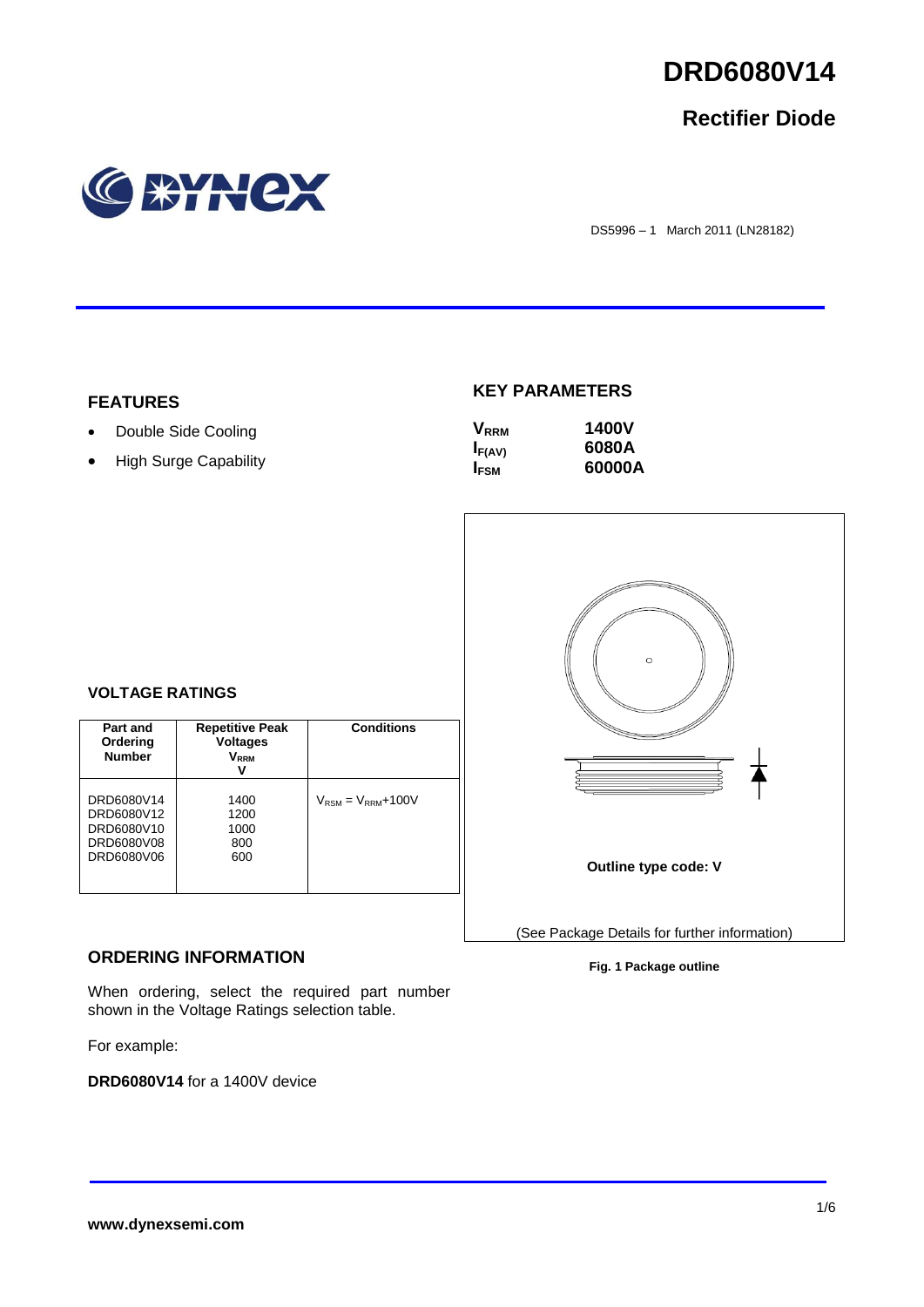

## **CURRENT RATINGS**

**Tcase = 75°C unless stated otherwise**

| Symbol      | <b>Parameter</b>                     | <b>Test Conditions</b>   | Max.  | <b>Units</b> |  |  |
|-------------|--------------------------------------|--------------------------|-------|--------------|--|--|
|             | Double Side Cooled                   |                          |       |              |  |  |
| $I_{F(AV)}$ | Mean forward current                 | Half wave resistive load | 7230  | A            |  |  |
| IF(RMS)     | <b>RMS</b> value                     | $\blacksquare$           | 11350 | A            |  |  |
| IF.         | Continuous (direct) on-state current | -                        | 10220 | A            |  |  |

## **Tcase = 100°C unless stated otherwise**

| Symbol              | <b>Parameter</b>                     | <b>Test Conditions</b>   | Max. | <b>Units</b> |  |  |
|---------------------|--------------------------------------|--------------------------|------|--------------|--|--|
|                     | <b>Double Side Cooled</b>            |                          |      |              |  |  |
| $I_{F(AV)}$         | Mean forward current                 | Half wave resistive load | 6080 | Α            |  |  |
| I <sub>F(RMS)</sub> | <b>RMS</b> value                     | $\overline{\phantom{0}}$ | 9550 | A            |  |  |
| IF                  | Continuous (direct) on-state current | ۰                        | 8600 | A            |  |  |

## **SURGE RATINGS**

| Symbol      | <b>Parameter</b>                        | <b>Test Conditions</b>                            | Max. | <b>Units</b>      |
|-------------|-----------------------------------------|---------------------------------------------------|------|-------------------|
| <b>IFSM</b> | Surge (non-repetitive) on-state current | 10ms half sine, $T_{\text{case}} = 190^{\circ}$ C | 60.0 | kA                |
| $l^2t$      | I <sup>'</sup> t for fusing             | $V_R = 0$                                         | 18.0 | MA <sup>2</sup> s |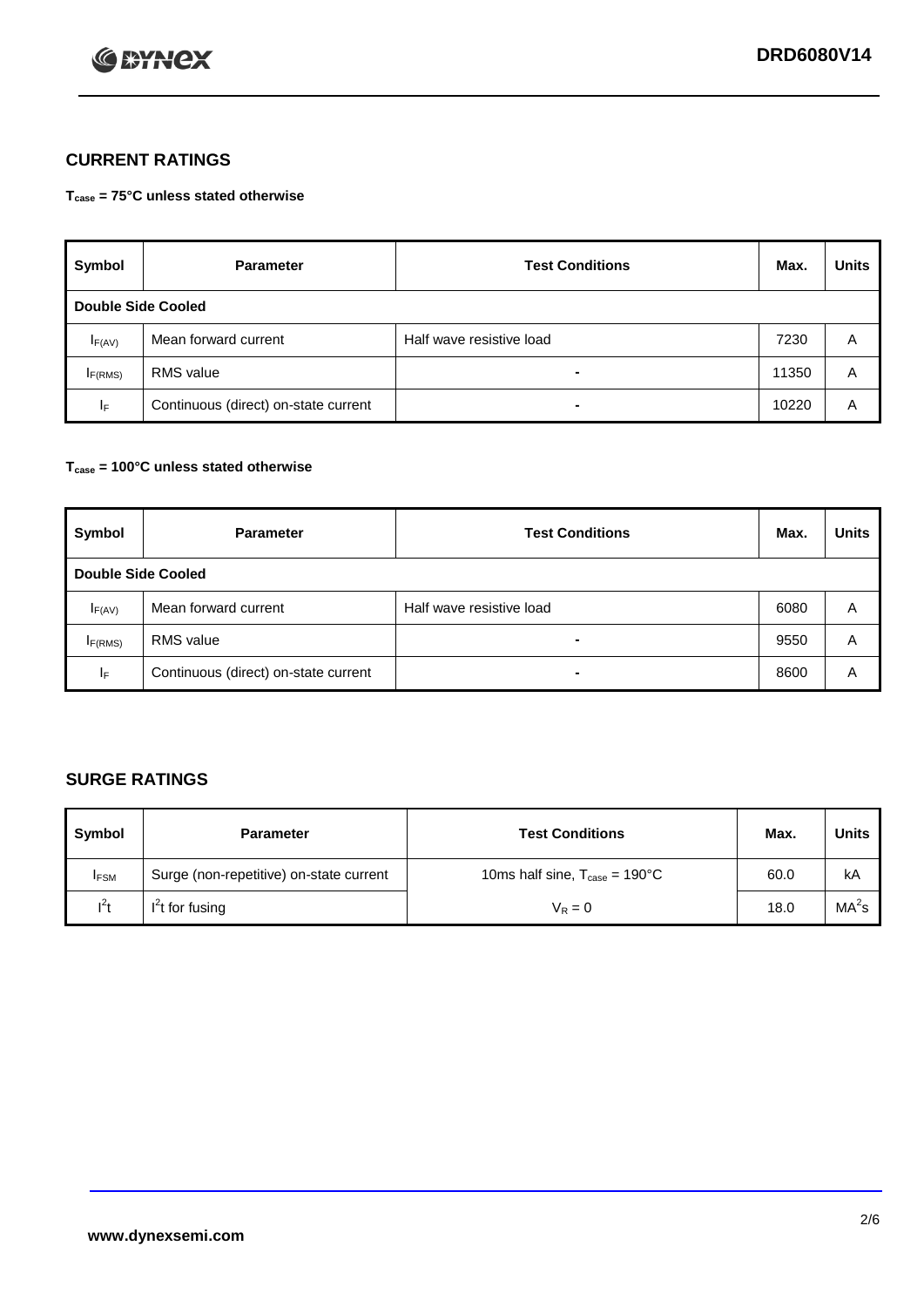## **THERMAL AND MECHANICAL RATINGS**

| Symbol           | <b>Parameter</b>                      | <b>Test Conditions</b>                      |    | Min.  | Max.  | <b>Units</b> |
|------------------|---------------------------------------|---------------------------------------------|----|-------|-------|--------------|
| $R_{th(j-c)}$    | Thermal resistance – junction to case | Double side cooled                          | DC |       | 0.01  | °C/W         |
| $R_{th(c-h)}$    | Thermal resistance – case to heatsink | Double side cooled                          | DC |       | 0.003 | °C/W         |
| $T_{\rm vj}$     | Virtual junction temperature          | Blocking V <sub>DRM</sub> / <sub>VRRM</sub> |    | $-40$ | 190   | °C           |
| $T_{\text{stg}}$ | Storage temperature range             |                                             |    | $-40$ | 190   | °C           |
| $F_m$            | Clamping force                        |                                             |    | 50    | 62    | kN           |

## **CHARACTERISTICS**

| Symbol                   | <b>Parameter</b>     | <b>Test Conditions</b>                                                                           | Min.           | Max.  | <b>Units</b> |
|--------------------------|----------------------|--------------------------------------------------------------------------------------------------|----------------|-------|--------------|
| $\mathsf{V}_\mathsf{FM}$ | Forward voltage      | At 3000A peak, $T_{\text{case}} = 25^{\circ}C$                                                   |                | 1.05  | V            |
| <b>I</b> <sub>RM</sub>   | Peak reverse current | At $V_{DRM}$ , $T_{case} = 190^{\circ}C$                                                         | ۰              | 250   | mA           |
| $Q_{\rm S}$              | Total stored charge  | $I_F = 4000A$ , dl <sub>RR</sub> /dt = 10A/us<br>$T_{\text{case}} = 190^{\circ}$ C. $V_R = 100V$ | $\blacksquare$ | 4500  | μC           |
| V <sub>TO</sub>          | Threshold voltage    | At $T_{vi} = 190^{\circ}$ C                                                                      | $\blacksquare$ | 0.76  | V            |
| $r_{\text{T}}$           | Slope resistance     | At $T_{vi} = 190^{\circ}$ C                                                                      | ۰              | 0.035 | $m\Omega$    |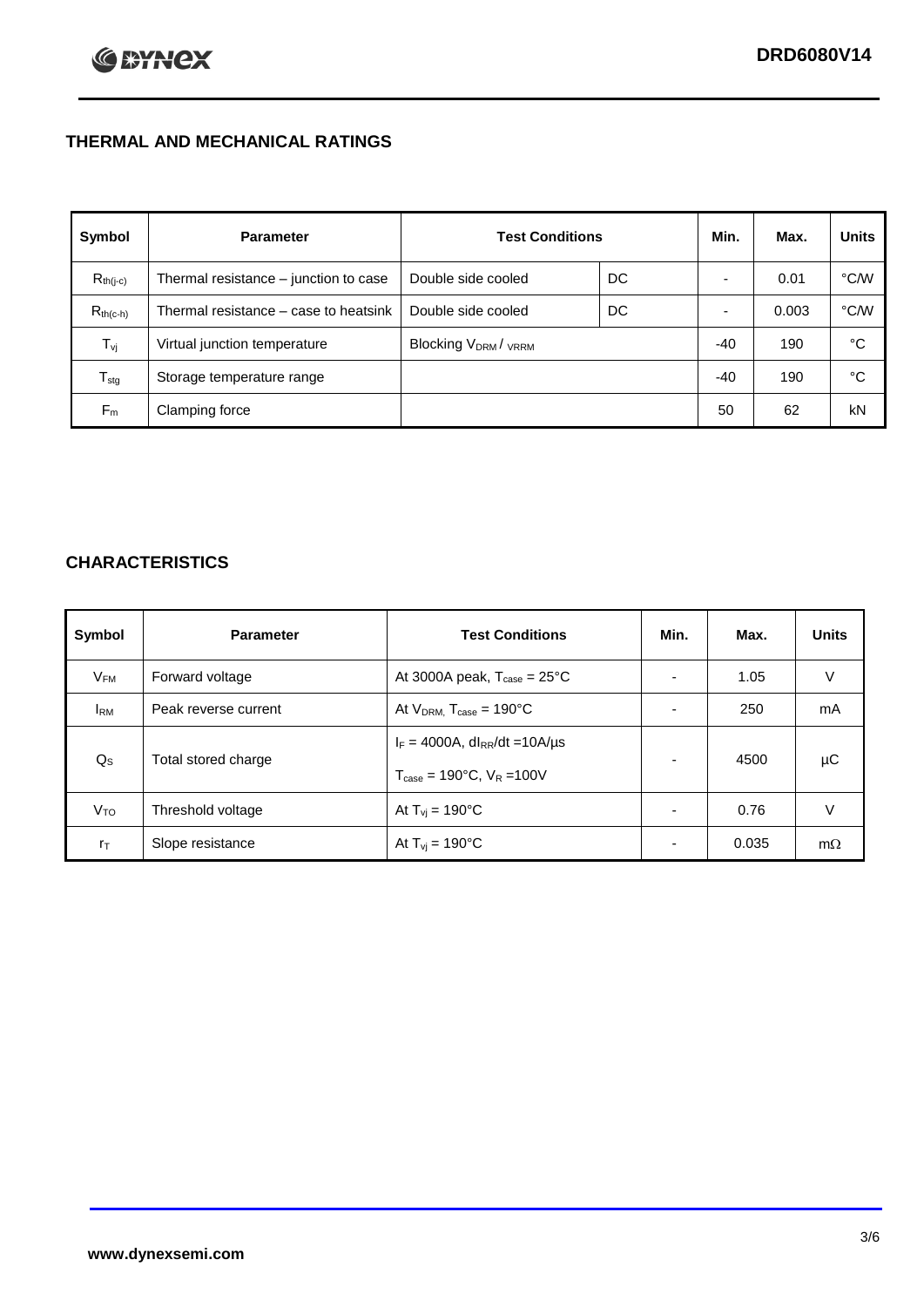# **C BYNCX**

## **CURVES**



### **Fig.2 Maximum forward characteristics Fig.3 Dissipation curves**



**junction to case**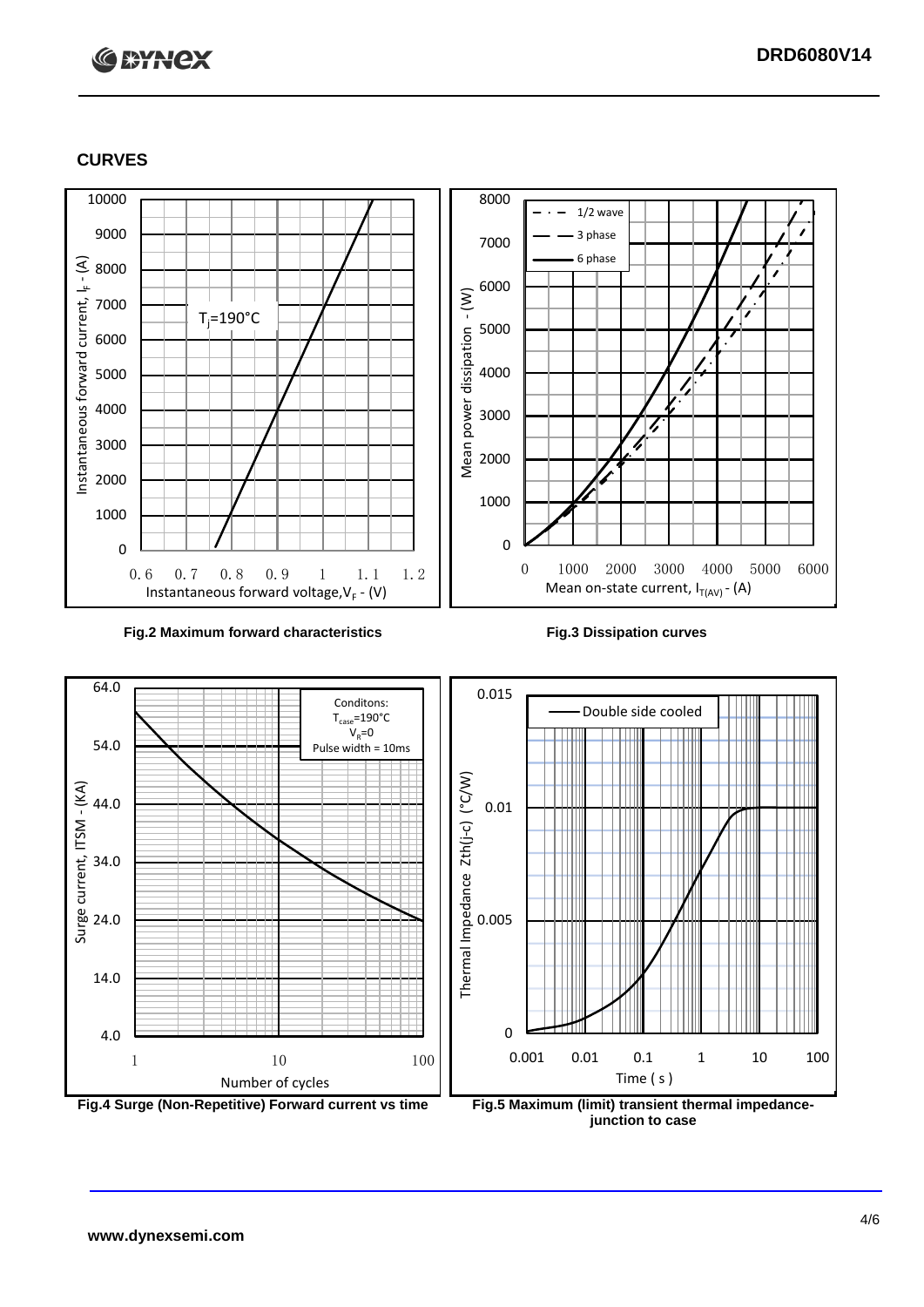

## **PACKAGE DETAILS**

For further package information, please contact Customer Services. All dimensions in mm, unless stated otherwise. DO NOT SCALE.



## **Note:**

Some packages may be supplied with gate and or tags.